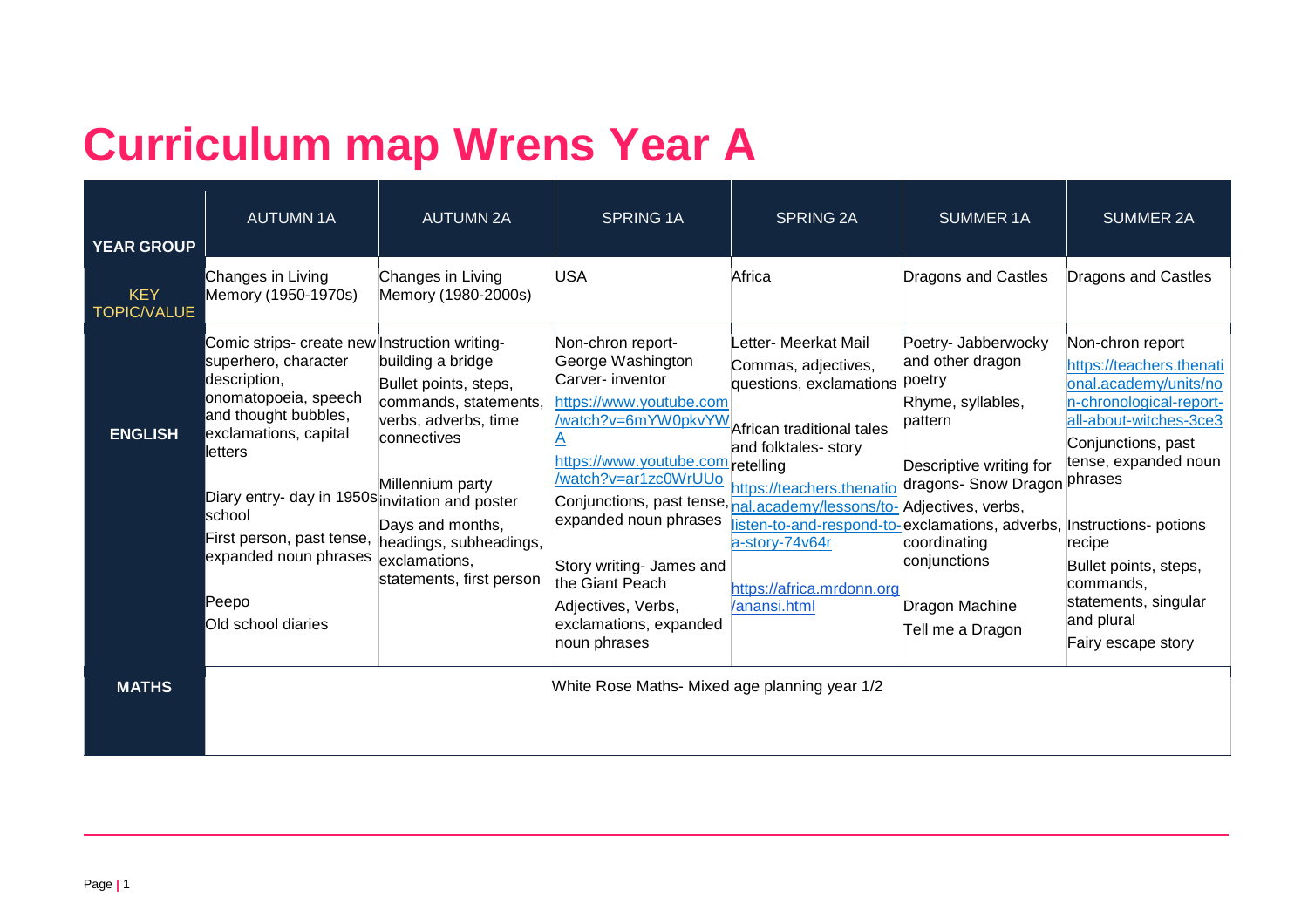| <b>SCIENCE</b> | Uses of everyday materials (year 1/2 objectives)                                                                                                                                                                                                                                                                                                                                                                                                                                                                                                                       |                                                                                                                                                                                                                                                                                                                                                                                                                                                                                                                                                                                  | Living things and their habitats (Year 2 objectives) Animals, including                                                                                  |  | humans (year 1<br>objectives)                              | Plants (Year 2<br>objectives)                                                                                                     |
|----------------|------------------------------------------------------------------------------------------------------------------------------------------------------------------------------------------------------------------------------------------------------------------------------------------------------------------------------------------------------------------------------------------------------------------------------------------------------------------------------------------------------------------------------------------------------------------------|----------------------------------------------------------------------------------------------------------------------------------------------------------------------------------------------------------------------------------------------------------------------------------------------------------------------------------------------------------------------------------------------------------------------------------------------------------------------------------------------------------------------------------------------------------------------------------|----------------------------------------------------------------------------------------------------------------------------------------------------------|--|------------------------------------------------------------|-----------------------------------------------------------------------------------------------------------------------------------|
| <b>HISTORY</b> | Creating class timeline<br>1950-1979<br>Changes in schools-<br>Changes in food-<br>https://www.bbc.co.uk/pr Fashion (80s day)<br>ogrammes/b05nc5tv/clip<br>Changes in toys<br>Key events<br>BBC first broadcast 1950<br>Queen Elizabeth coronation <sup>1987-</sup> channel tunnel<br>1953<br>Modern Marvel comics<br>released by writer-editor<br>Stan Lee 1961 (Fantastic<br>Four)<br>England wins world cup<br>1966<br>Moon Landing 1969<br>Disney World Florida<br>opened 1971<br>Apple Computer company<br>set up 1976<br>Maggie Thatcher first<br>female PM 1979 | Creating class timeline<br>1980-2009<br>Changes in technology<br>(focus on phones)<br>Millennium<br>Key events<br>1980- Pac Man game<br>released<br>1983- first mobile phones<br>sold (Motorola)<br>started<br>1989- gameboy released<br>1991- world wide web<br>available for all<br>1994- channel tunnel<br>completed<br>1997- Harry Potter book<br>published<br>1998- google founded<br>2000- millennium<br>2001- iPad launched<br>2001- wikipedia<br>2005- youtube launched<br>2007- Iphone debuted<br>2009- tallest man-made<br>structure built Burj Khalifa<br>Tower (UAE) | Founding of<br>America (Christopher<br>Columbus)<br>Pledge of<br>Allegiance<br><b>British colonies</b><br><b>US States</b><br><b>Native</b><br>Americans |  | St George and the<br>Dragon<br>Dragons around the<br>world | Medieval times and<br>living in Medieval times<br>Features of castles<br>What is a Knight?<br>Coats of Arms<br>-Medieval banquets |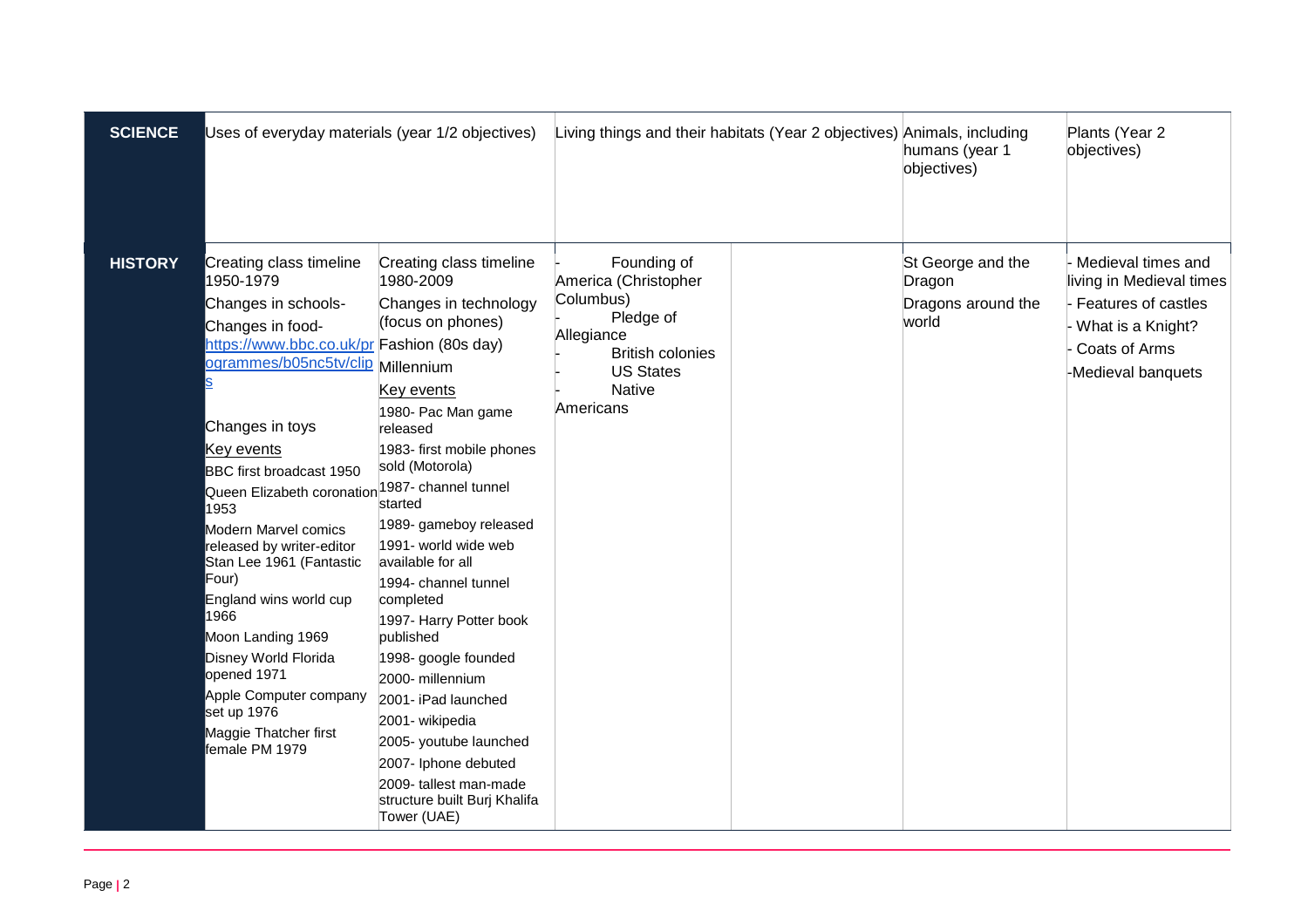| <b>GEOGRAPHY</b>                 |                                                                                                                           |                                                                                                                                                             | <b>Grand Canyon</b><br>New York- Statue of<br>Liberty<br><b>New York- Central Park</b><br>Niagara Falls<br>Hollywood<br>https://www.bbc.co.uk/te<br>ach/class-clips-<br>video/pshe-eyfs-ks1-go-<br>jetters-continent-of-north-<br>america/zdqw92p                                                                                                                                                                                                                                                            | Comparison of African<br>life to life in Britain<br>Comparison of life in<br>rural Africa to life in<br>African cities<br><b>Curriculum objectives</b><br>understand geographical<br>similarities and differences<br>through studying the<br>human and physical<br>geography in the context of<br>Africa |                                                    | <b>British Castles-</b><br>Norwich castle history |
|----------------------------------|---------------------------------------------------------------------------------------------------------------------------|-------------------------------------------------------------------------------------------------------------------------------------------------------------|--------------------------------------------------------------------------------------------------------------------------------------------------------------------------------------------------------------------------------------------------------------------------------------------------------------------------------------------------------------------------------------------------------------------------------------------------------------------------------------------------------------|----------------------------------------------------------------------------------------------------------------------------------------------------------------------------------------------------------------------------------------------------------------------------------------------------------|----------------------------------------------------|---------------------------------------------------|
|                                  |                                                                                                                           |                                                                                                                                                             | Curriculum objectives<br>-understand geographical<br>similarities and differences<br>through studying the human physical geography of a<br>and physical geography in<br>the context of Africa<br>-To understand<br>geographical similarities<br>and differences through<br>studying the human and<br>physical geography of a<br>small area of the United<br>Kingdom, and of a small<br>area in a contrasting non-<br>European country<br>-name and locate the<br>world's seven continents<br>and five oceans | -To understand<br>geographical similarities<br>and differences through<br>studying the human and<br>small area of the United<br>Kingdom, and of a small<br>area in a contrasting non-<br>European country<br>-name and locate the<br>world's seven continents<br>and five oceans                         |                                                    |                                                   |
| <b>ART &amp; DESIGN to Work"</b> | Artist- LS Lowry "Going<br>Focus on perspective,<br>further away and closer<br>makes objects appear<br>smaller and larger | Create tunnels and<br>bridges (Channel Tunnel Rushmore inspiration<br>construction 1987-1994)<br>London Millennium<br>Bridge-2000<br>QE2 bridge Essex- 1991 | Carving- Mount                                                                                                                                                                                                                                                                                                                                                                                                                                                                                               | African patterns and<br>printing                                                                                                                                                                                                                                                                         | Design and make a<br>dragon eye<br>Junkyard dragon | Make a wand- forest<br>school link                |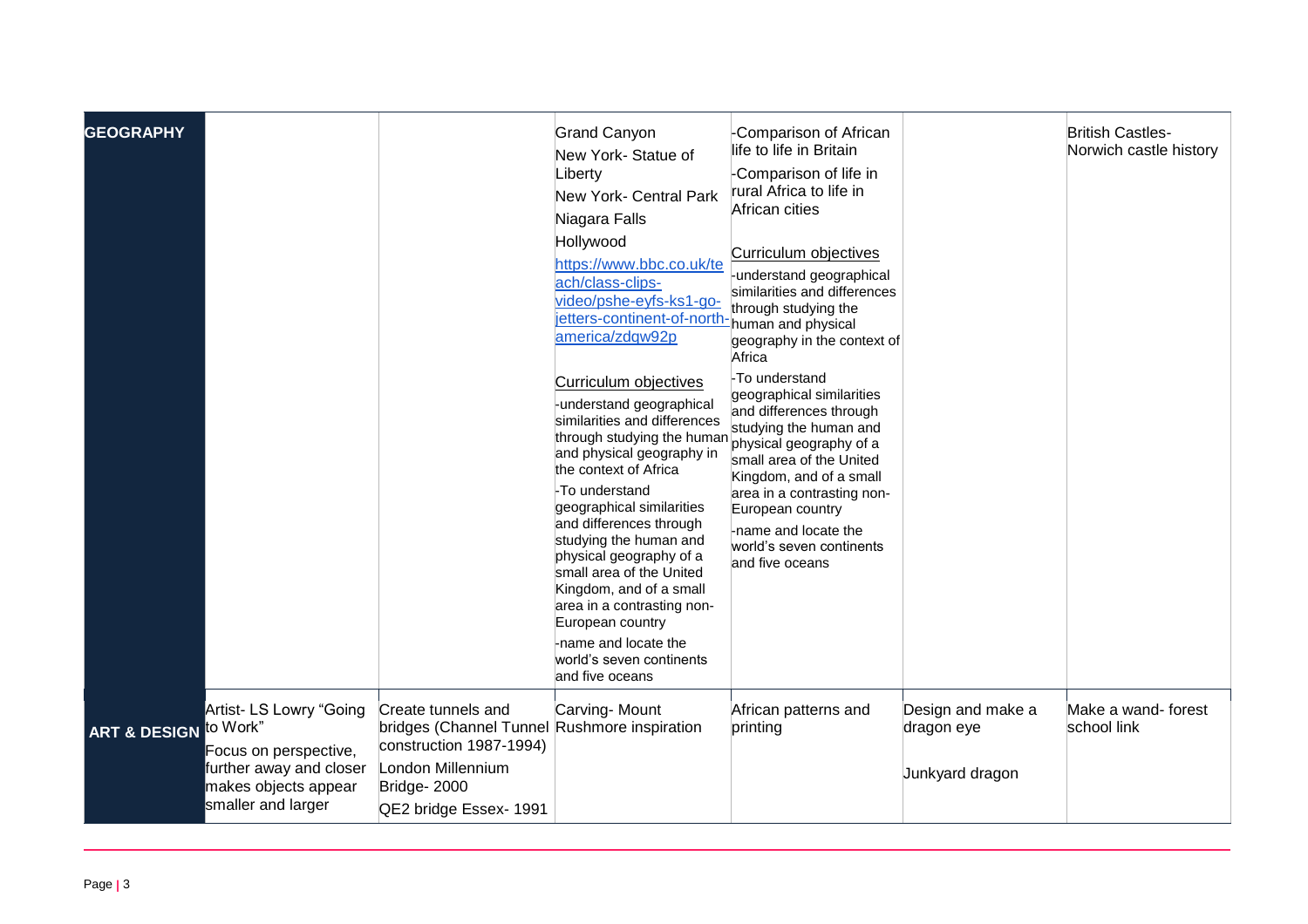|                  | Looking at vinyl cover<br>artwork (Sgt Pepper's<br>Lonely Heart Club Band<br>etc.) and recreating                                                                                                                                                                                                                                     | Orwell Bridge- 1982<br>Humber Bridge- 1981<br>Keith Haring artist                                                                                                                                                                                                                                                                                                                          | Colour project (during<br>forest schools time) | Colour project (during<br>forest schools time) |                               |                       |
|------------------|---------------------------------------------------------------------------------------------------------------------------------------------------------------------------------------------------------------------------------------------------------------------------------------------------------------------------------------|--------------------------------------------------------------------------------------------------------------------------------------------------------------------------------------------------------------------------------------------------------------------------------------------------------------------------------------------------------------------------------------------|------------------------------------------------|------------------------------------------------|-------------------------------|-----------------------|
| <b>MUSIC</b>     |                                                                                                                                                                                                                                                                                                                                       |                                                                                                                                                                                                                                                                                                                                                                                            | <b>Music Hub</b>                               |                                                |                               |                       |
| <b>COMPUTING</b> | Year 1- Programming<br>Curriculum objectives<br>-understand what<br>are implemented as<br>programs on digital<br>devices; and that<br>programs execute by<br>following precise and<br>unambiguous<br>instructions<br>-create and debug<br>simple programs<br>-use logical reasoning to<br>predict the behaviour of<br>simple programs | Year 2- Programming<br>Curriculum objectives<br>-understand what<br>algorithms are; how they algorithms are; how they<br>are implemented as<br>programs on digital<br>devices; and that<br>programs execute by<br>following precise and<br>unambiguous<br>instructions<br>-create and debug simple<br>programs<br>-use logical reasoning to<br>predict the behaviour of<br>simple programs |                                                |                                                |                               |                       |
| <b>PE</b>        | GetSet4PE<br>Sending and Receiving                                                                                                                                                                                                                                                                                                    | GetSet4PE<br>Fitness                                                                                                                                                                                                                                                                                                                                                                       | GetSet4PE<br>Gymnastics                        | GetSet4PE<br><b>Ball Skills</b>                | GetSet4PE<br><b>Athletics</b> | GetSet4PE<br>Invasion |